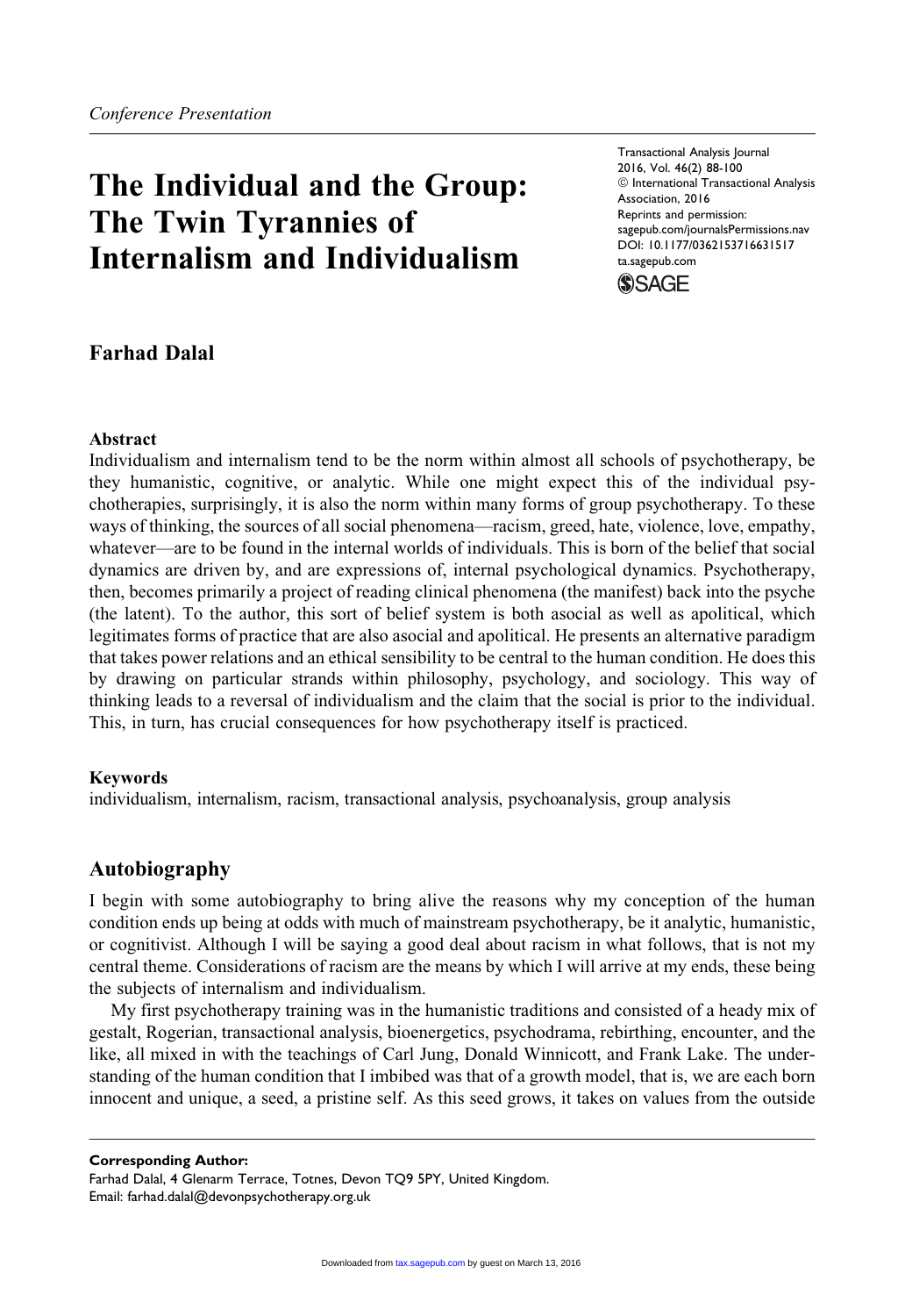world that are mostly alien to the values of the true self. These internalizations and self-concepts erode its uniqueness. In this way, we lose touch with our true selves and develop a false, inauthentic self in order to fit in and be acceptable, which might mean being overly compliant, critical, fearful, and so on.

The purpose of therapy was to identify the extraneous injunctions, purge the psyche of them, and in so doing liberate the true self to live its authentic life. The growth model takes it to be the case that it is clients who know themselves best, and if a nurturing, noninterfering environment is provided, then their innate knowledge will find a way to naturally flower and express itself.

The whole training process was enormously helpful for me personally in deeply significant ways. However, on completion of the training, I started to become disenamored with its philosophy, which I came to think of as too me-centered, its vision neatly encapsulated in Fritz Perls's (1969/1974) ''Gestalt Prayer'':

I do my thing, and you do your thing. I am not in this world to live up to your expectations And you are not in this world to live up to mine. You are you and I am I, and if by chance we find each other, it's beautiful. If not, it can't be helped. (p. 4)

The prayer evokes a picture of differentiated individuals with encapsulated psyches who have the option of whether or not to relate to others.

The intention of humanistic philosophy was to empower. It said that you could do and be anything you wanted, if you really truly wanted it and were sincere in your efforts to manifest your desires. The philosophy is undoubtedly empowering because it encourages you not to think of yourself as a victim. On the other hand, if you do not manage to get what you want, then that also is your fault. This was extended to all levels of existence, including physical illness. I came to think that this philosophy was not only far too me-centered but also grandiose and omnipotent in its aspirations.

During this time (in the 1980s), I was a school teacher in London and becoming slowly politicized. My blundering attempts to articulate my half-formed thoughts were met with bafflement in the humanistic milieu in which I was immersed. It had no language for the political. Instead, there was the prevailing belief that individuals had the power to create the reality of their desires and were in charge of their destinies.

To this way of thinking, experiences of racism were somehow being generated by the individuals who were themselves the recipients of racism. And although the experience of being a recipient of racism was unpleasant, it was suggested that it nevertheless served some unconscious purpose for the recipient—secondary gain, as it has been called.

Unconvinced by this way of approaching racism, I looked first to Jung to help me give voice to my growing preoccupations because he had been venerated on my humanistic training. But it quickly became clear that Jung was a part of the problem rather than the solution to it (Dalal, 1988). He naturalized racism rather than problematizing it. For example, he wrote this:

The European, however highly developed, cannot live with impunity among the Negroes of Africa; their psychology goes into him unnoticed and unconsciously he becomes a Negro. There is no fighting against it. In Africa there is a well-known technical expression for this: "going black." It is no mere snobbery that the English should consider anyone born in the colonies, even though the best blood may run in his veins, "slightly inferior." There are facts to support this view. (Jung, 1928/1970, p. 121; italics added)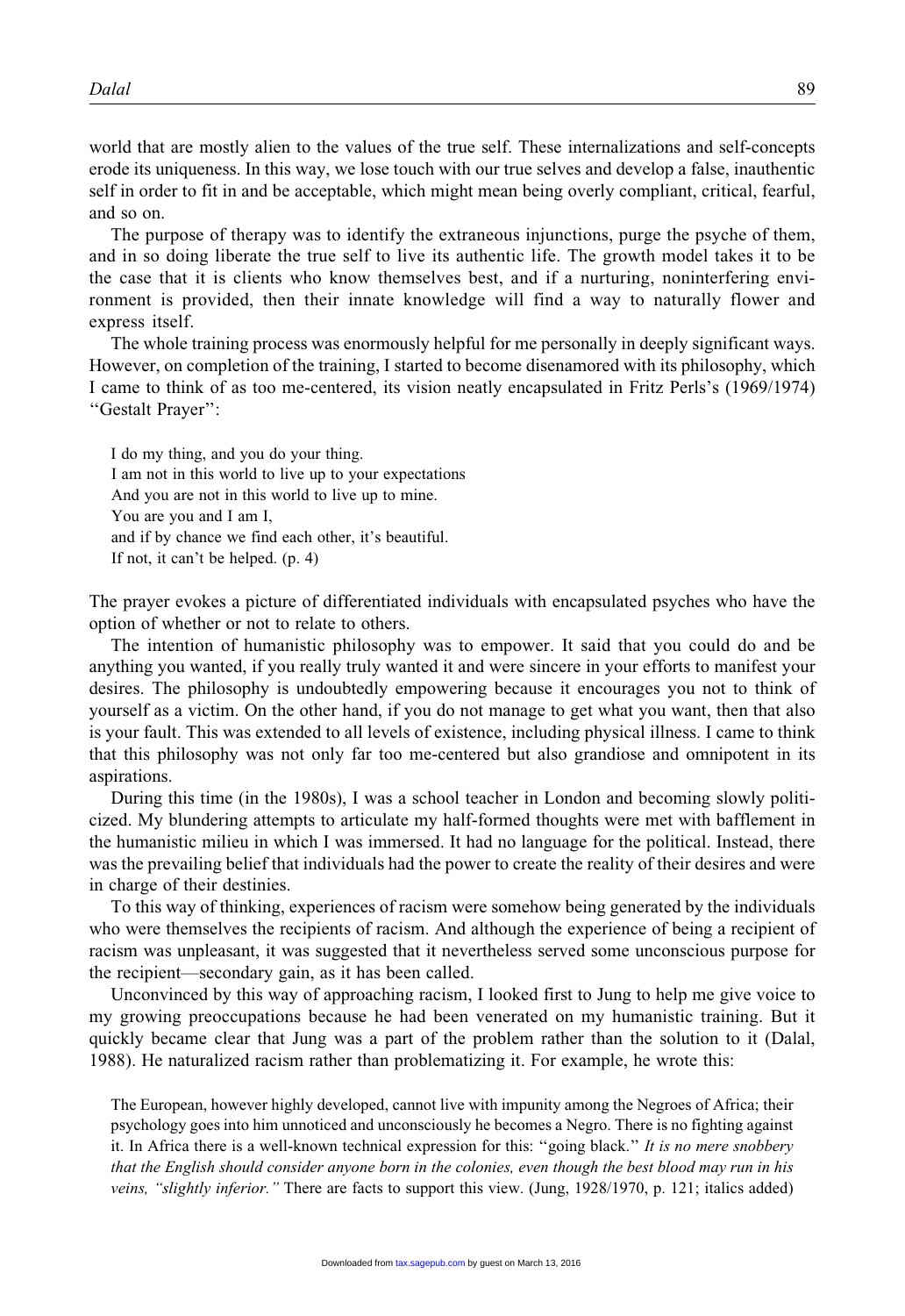#### Group Analysis

I started a second training at the Institute of Group Analysis in London, assuming that it would address some of my issues with the individualistic humanistic psychotherapies. This it did do to some degree. But there, too, I was disappointed by its apolitical philosophy. And although I could not have articulated it clearly at that time, the ethos of this institution was also individualistic.

For example, I recall a fellow trainee saying that the sign of a successful group therapy was when patients were able to be themselves and not be overly influenced by the wishes and desires of others. I knew what the person meant, but even then it seemed to me that there was something wrong with this way of putting things, particularly in a training that promoted the group.

Next I started a formal study of racism. My first hope was psychoanalysis, but I was disappointed to find a mindset very similar to that of the humanistic traditions. I should not have been surprised, of course, because the fathers of the humanistic schools of psychotherapy (and they were all fathers rather than mothers) were in their first incarnation psychoanalysts and in their second incarnation disappointed psychoanalysts. Even as they distanced themselves from the conventions of classical psychoanalysis, they took with them much of its metapsychology. Disappointingly, this was also true to some degree of the progenitor of group analysis, S. H. Foulkes (1948/1983, 1964, 1990). To make use of Foulkesian theory for my purposes, I ended up distinguishing between a radical Foulkes, who drew heavily on the sociology of Norbert Elias (1970/1978, 1976/1994b, 1989/ 1991, 1994a), and an orthodox Foulkes, who drew his inspiration from Freud.

It is through this trajectory that I became preoccupied with the themes of this paper, that is, psychology's myopic focus not just on the individual, but on the individual's internal world. All this will become a bit clearer as I go on, as will the reason that I think of them as tyrannies.

## Three Answers to One Question

How does psychology understand the source of social difficulties such as racism? There are three strands to this understanding, each with its own philosophy: the instinctivists, the developmentalists, and the cognitivists.

The instinctivists are Hobbesian and of the view that humans are born with aggressive and hateful instincts. These natural destructive impulses are said to become ameliorated, to some degree, over time through the developmental processes. Here we find Klein and the later Freud. This is a conflict model in more ways than one. Not only is there conflict within the psyche between the instincts of life and death but also the conflict between the individual's wish to be unfettered and the constraints imposed on the individual by society.

The developmentalists, meanwhile, are more with Rousseau and think that we are born good but then damaged and made bad through upbringing and unfortunate life events. Here we find the growth model I alluded to earlier, in which the inherent goodness of the seed is contaminated by toxic processes intruding from the environment.

The cognitivists conceive of the difficulties of human life in rationalist terms. They think that these difficulties are due to habituated errors of thinking that, when understood, free the person to think and feel differently.

I think that the transactional analysis conceptualization of the human condition straddles the second and third strands, that is, the developmentalists and the rationalists.

In what follows I will speak mainly to the psychoanalytic version of things rather than the humanistic or cognitive, in part because of time, in part because this is the stream that I have studied most deeply (Dalal, 2002), but also because, in part, recognizable versions of the same issues are echoed in the other schools of therapy.

So, I begin with the classical psychoanalysts and my dispute with their version of things.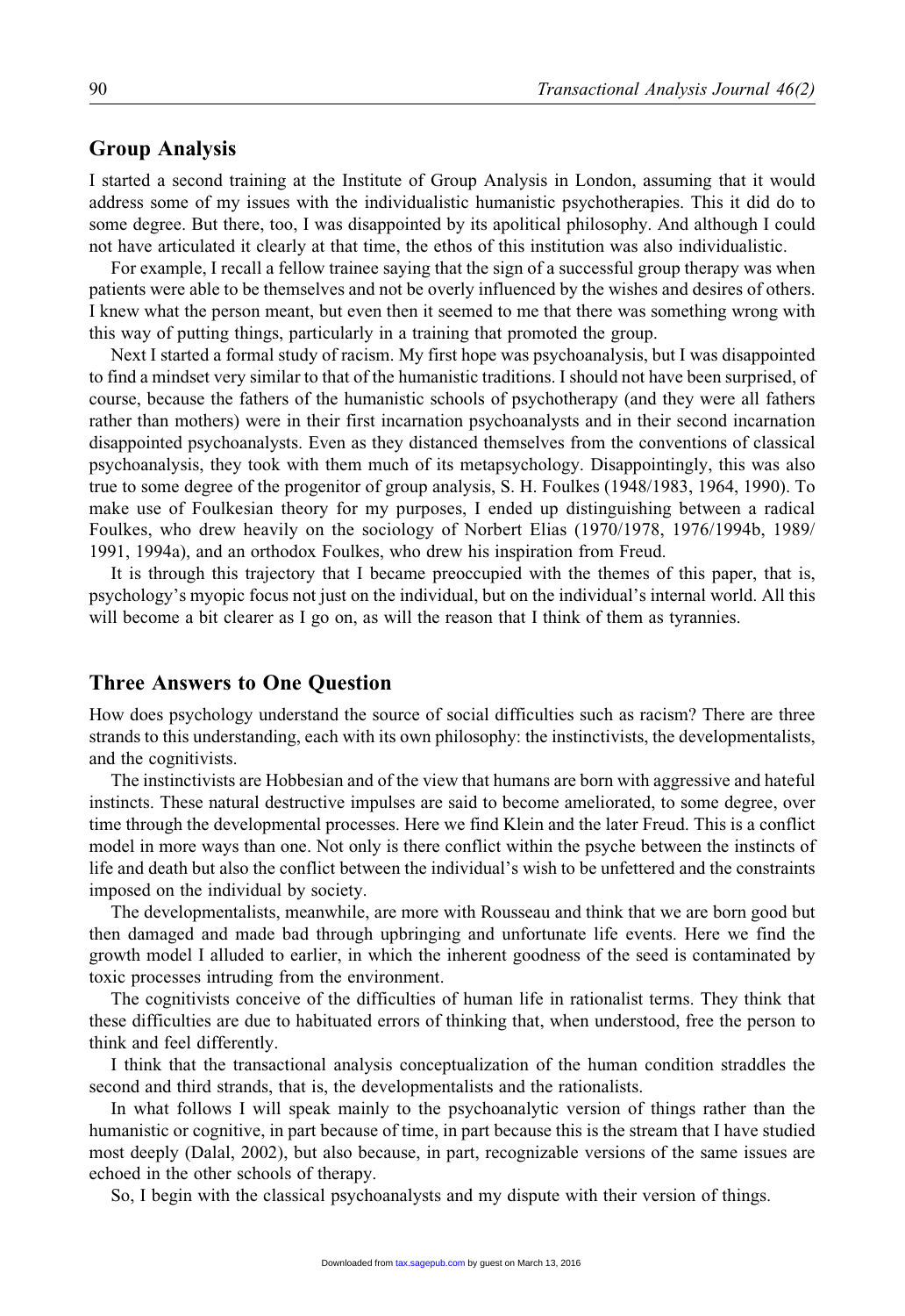#### The Psychoanalysts

Here are some of the things that the progenitors of psychoanalysis have said:

- ''The understanding of [the individual's] personality is the foundation for the understanding of social life'' (Klein, 1959/1988, p. 247).
- "All sociological problems are ultimately reducible to problems of individual psychology" (Fairbairn, 1952/1994, p. 241).
- ''The clue to social and group psychology is the psychology of the individual'' (Winnicott, 1958/1982, p. 15).

According to this view, although racism might manifest as a sociological problem in the external world, its source is to be found in some difficulty in the internal world of individuals, an internal difficulty that has been externalized.

Broadly, there are three sorts of explanations provided by the psychoanalysts, versions of which are found in the humanistic therapies: the mechanism of projection, early developmental malfunctions, and recapitulation.

# Projection

The idea of projection is at the root of almost all psychoanalytic explanations of interpersonal and societal problems. Difficulties arising in the internal world of an individual that cannot be managed, for whatever reason (say aggressive impulses), are split off from consciousness, repressed, and projected into some object in the external world. The individual now comes to experience this object as expressing this difficulty (in this instance, aggression).

This theory does work, although in a limited way, at the level of a particular individual. This theory would explain why it is that this or that individual has hateful feelings toward blacks or some other group of people. What it does not explain is how and why it is that a whole group of people should simultaneously come to hold hateful feelings toward certain other groups. Nor is it clear why in one context black people come to be these receptacles, in another context Protestants, and in another context psychoanalysts.

One sort of answer put forward in the psychoanalytic literature to these sorts of challenges is that these groupings have previously been socially sanctioned as deserving of these projections and so are already denigrated. While this is true, that answer actually avoids the central issue, which is how and why do these groupings come to be socially sanctioned in the first place?

In sum, what projection theory says is that the psychological mechanisms of individuals exploit preexisting social conditions to manage internal psychological difficulties. It does not engage with the problem of how and why those social conditions, specifically racism, come to be generated in the first place. As Littlewood and Lipsedge (1989) said a long time ago, ''Projection is a mechanism not an explanation'' (p. 29).

If projection is the mechanism, then what are the sources of the internal tensions that require their ejection from the psyche? One source of tension is the conflict between the instincts. The other source is articulated by the stream that includes psychoanalysts such as Winnicott and Bowlby, as well as some of the humanistic traditions, and it is to this that I turn next.

#### Developmental Malfunctions

This line of thinking suggests that rather than the instincts, it is the child's early nurturing environment that plays a key role in the kind of person that the child grows up into. Broadly, loving homes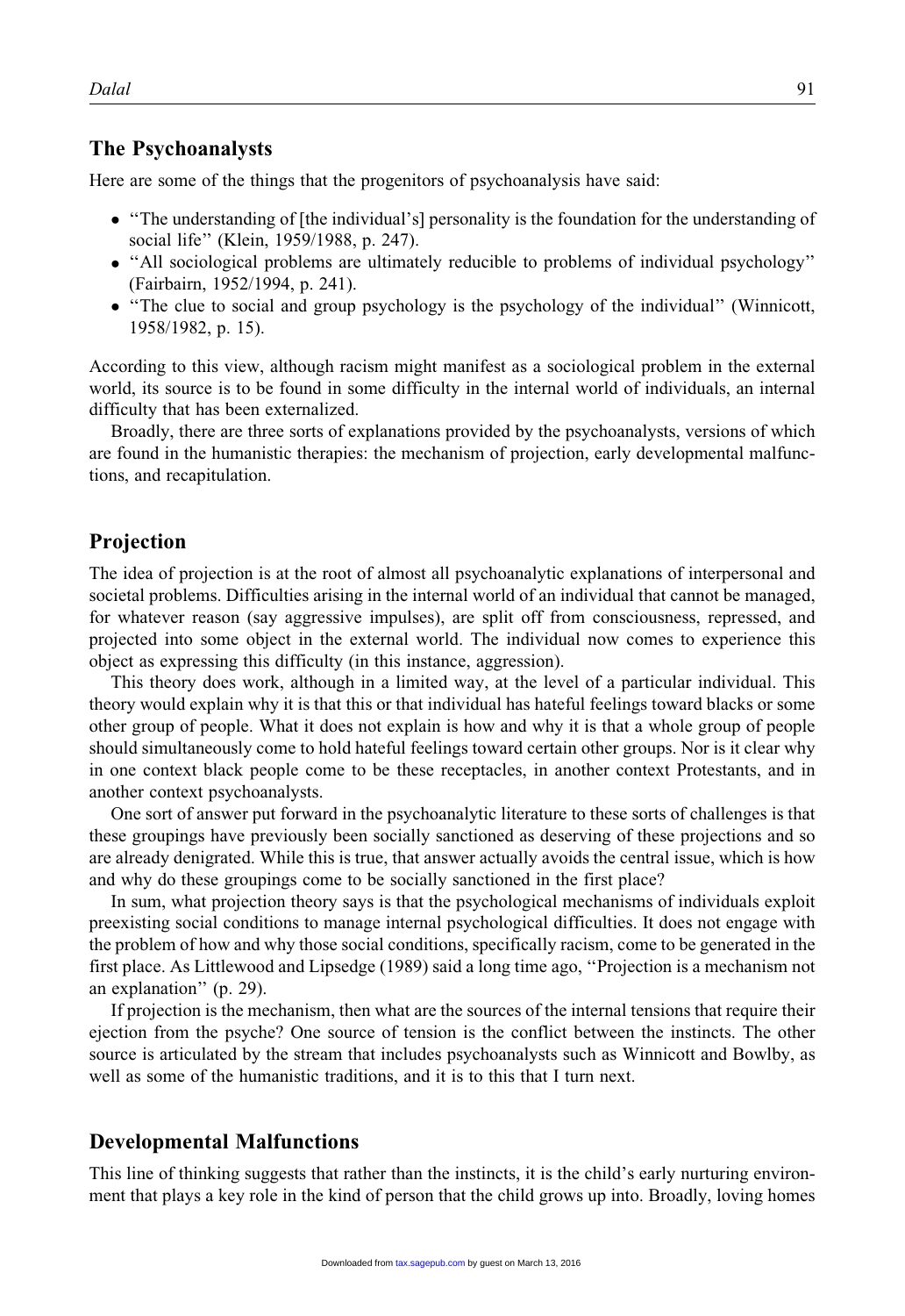are more likely to cultivate loving adults, whereas harmful environments damage children and produce adults who have difficulties in life.

Even while this way of thinking makes a good deal of sense and accords closely with my way of approaching things, this too is an explanation at the level of individuals. It might tell us how this or that person's developmental history has given rise to his or her attitudes toward some out-group. But for the explanation to work at a societal level, it would have to be the case that the developmental malfunctions of large numbers of people in societies would have to be closely synchronized. Surely this is unlikely to be the case. Nor does this way of thinking account for how those who, despite having grown up in good-enough environments, go on to develop and hold negative attitudes toward out-groups.

Mostly, when psychology troubles itself to look at the issue of racism, it tends to keep its focus on the mindset of the racist; rarely does it give attention to the recipients of these dynamics, and when it does, then there too it tends to locate the cause of the recipient's experience of racism in the recipient and as due to some developmental malfunction.

For example, the Swedish psychoanalyst Basch-Kahre (1984) thought that her African patient's ''deep feeling of being worthless whenever the theme of the stranger was brought up, [was to be found in]... his experience of weaning and with his oedipal conflict" (p. 65). The fact that he was unable to advance in his job was explained in terms of the state of his internal world. No space was given to the possibility that components of his worthlessness might have had to do with particular experiences of living as a black man in Sweden.

I have an allied, more recent example regarding a trainee in the group analytic training in London. A British-born United Kingdom (UK) citizen, Anglo-Indian, he was being constantly stopped on both borders as he traveled between the UK and his holiday property in France. His group analyst thought that as he worked through his childhood issues, this was less likely to happen.

## Recapitulation

There is one other reason proposed by psychoanalysis as to why we behave in these problematic ways toward out-groups. In this scenario nothing needs to have gone wrong in childhood. Instead, it is said that normal childhood developmental stages become inappropriately reactivated in adulthood. One such instance is the stranger anxiety that all infants go through at around the age of 6 months. Some think that on meeting strangers in adult life, this infantile constellation is reactivated, which is why we end up fearing strangers in adulthood. All I have to say to this is that we do not react with fear to all forms of strangeness per se. And not all adults react in this way to strangers, which we would expect to be the case because we have all gone through this developmental stage in infancy.

As I conclude this section, I should flag up a caveat. My intention is not to dismiss all psychoanalytic accounts of social phenomena out of hand but to point out their limitations. I find notions of projection and so on useful and essential to my clinical work. However, when they are put forward as the only explanations and pose as complete explanations, then they lose what value they have and become dangerously reductive, in which case they do not so much explain as explain away.

#### Transactional Analysis and Humanistic Traditions

On the whole, the humanistic traditions do not have much to say about processes of marginalization, and when they do, they tend to individualize them and put forward some version of contamination as the cause. Transactional analysis theory has defined racism as an example of the Adult being contaminated by elements from the Parent or Child or both at the same time. This is how one author put it: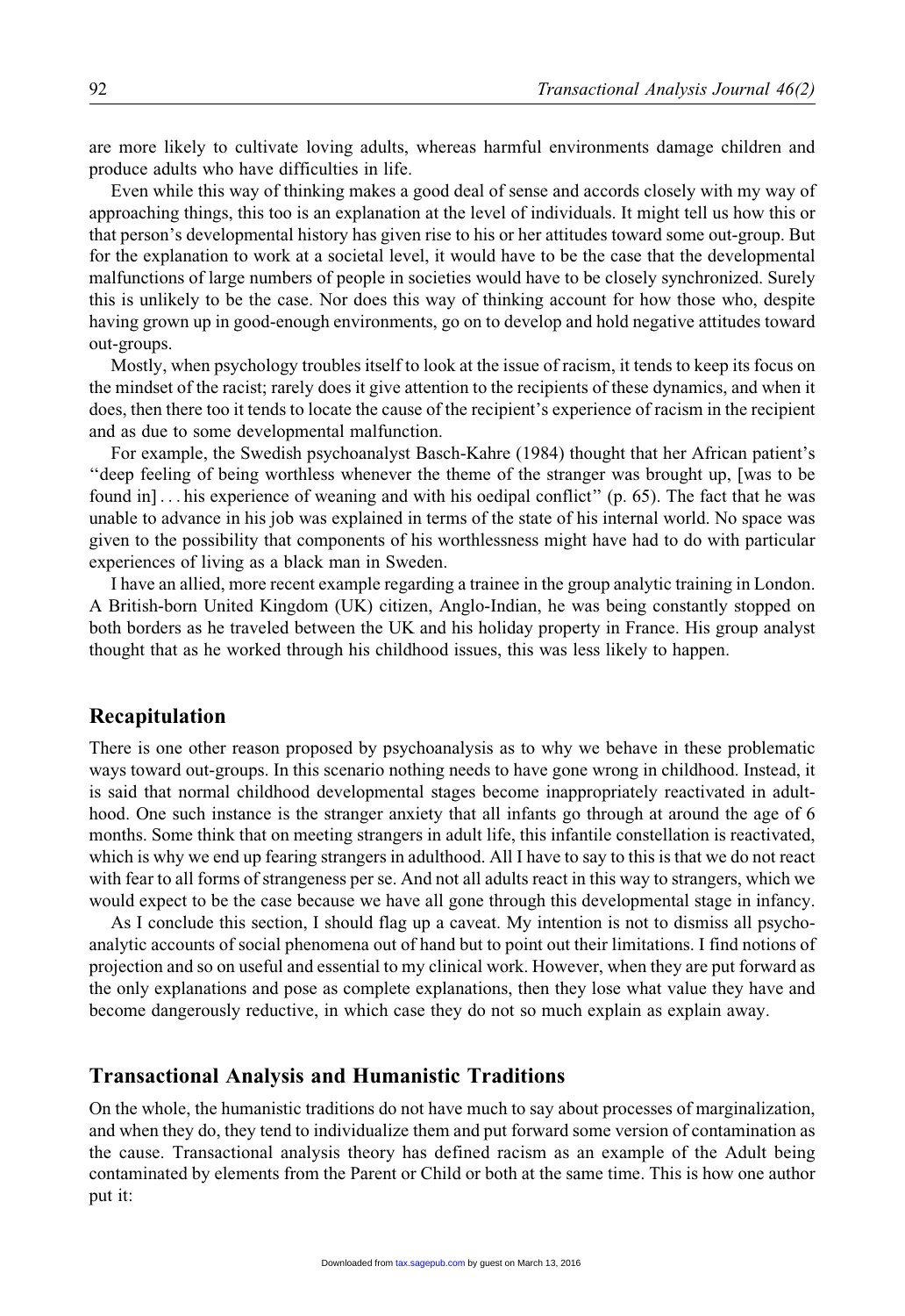Contamination from the Parent is typically manifested through prejudiced ideas and attitudes; contamination from the Child involves distorted perceptions of reality. When contamination of the Adult by the Parent, the Child, or both exists, ''boundary work'' is called for so that the demarcation of each ego state can be clearly drawn. When the ego-state boundaries are realigned, the person understands his or her Child and Parent rather than being contaminated by them. (Corey, 2009, p. 23)

There seems to be a consensus in the transactional analysis literature that racialized ideations reside in the Parent, and the emotional charge of, say, repulsion resides in the Child. As one researcher put it, ''Prejudice is a Parent Contamination, and delusions are Child Contaminations'' (Lerkkanen, 1994, p. 193).

I find this kind of explanation somewhat simplistic as well as implausible, not a popular thing to say in the *Transactional Analysis Journal*, I might imagine. Even if the psyche operated in this discontinuous way, the explanation for how these states of mind arise is individualistic. Notice also that the focus is on the state of mind, not the lived reality. It is a description of how this particular individual comes to hold these attitudes by something leaking into his or her Adult via his or her Parent. We are told that these ways of thinking come to reside in the Parent through the attitudes emanating from the actual parents. But if we asked, ''How did those attitudes come to reside in the parents in the first place?'' we would find ourselves trapped in an infinite regress. We are mired in a difficulty similar to the one we came across with the theme of psychoanalytic projection. This might possibly be an explanation of how racism is transmitted between the generations, but even if it were, it says nothing about why it arises in the first place or how it comes to reside in society at large.

#### The (So-Called) Relational

These days, almost all schools of psychotherapy have awakened to the reality that Rousseau's Noble Savage—a solitary individual living in blissful union with nature—has never existed. They declare themselves relational, and many claim that they were the first to make the relational turn. In doing so, they reveal and declare that in their earlier manifestation, they were nonrelational, that is, individualistic. But in most cases, despite the alleged turn, mostly relational is taken to mean individuals in relation to other individuals. In other words, it is a picture of a preexisting individual relating to another preexisting individual. This is the lesser or weaker meaning of relational, and it is still individualistic.

The transactional analysis take on relationality seems to me to be of this kind: preexisting distinct individuals engaged in a series of transactions between each other.

Those who hold this view are likely to take umbrage at my portrayal and say that their theory is deeply psychosocial because, of course, the psyche is influenced by society, and so, of course, societal norms influence the individual. Well, yes and no, and no for the following reason. Most psychological theories make a tacit distinction between the processes of development and the processes of socialization. The processes of development are talked about as though they were natural psychobiological processes taking place between carers and infants. Socialization, meanwhile, is thought to occur later, when this partially developed child starts to absorb societal norms. Many theories that would characterize themselves as psychosocial are of this kind.

This is most clearly seen in Freud. Before the oedipal stage, the child is embroiled in its developmental process, and then, at about the age of 5, this already formed psychobiological individual takes in societal norms that form the superego. Two things here: First, the social, residing within the superego, remains distinct from the biological residing in the id; second, the individual and the social remain distinct entities. Note that the social is entering the individual.

The humanistic traditions, too, have their versions of this distinction. An example of this is the distinction between the self-concept and the organismic self in person-centered theorizations. One's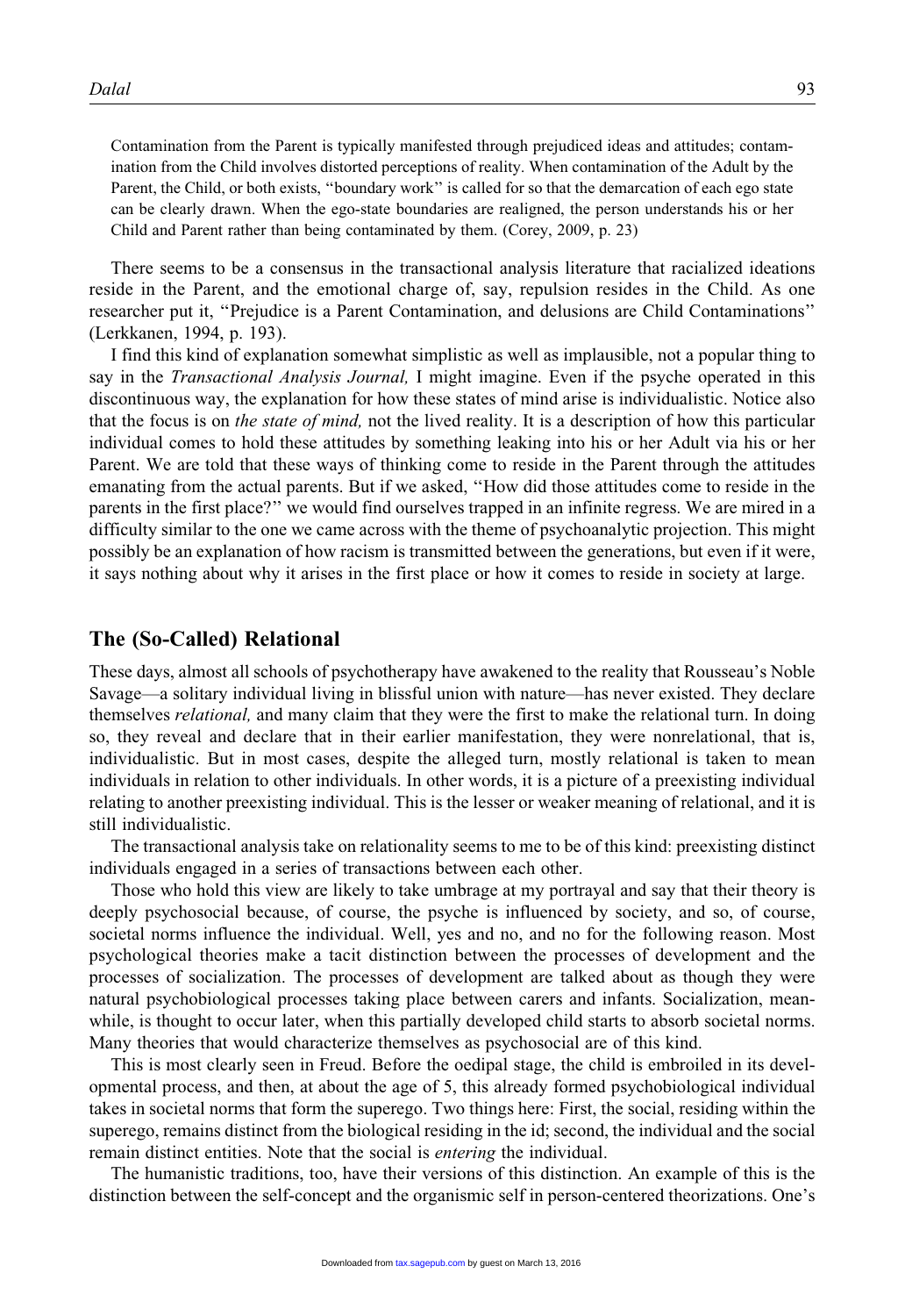self-concept—consisting of injunctions and attitudes taken in from the outside—is thought to be at odds with the natural values of the organismic self.

There are two points that I want to underline here. First, all of these ways of thinking are descriptions of individuals in society, suggesting that the individual and the social are different levels of existence. Second, to one degree or another, they all infer that there exists some kind of a presocial, natural self that is thought to become corrupted by the social.

What I am going to do next is to build a deeper reading of the relational.

#### Placing the Individual Before the Social

Common sense presents existence to us in this sort of way:

the world  $\rightarrow$  the individual  $\rightarrow$  individual  $+$  individual  $=$  society science politics

It seems to us that obviously the material world exists first; after all, the earth existed before people. An individual is born into this world. Later, this individual joins other individuals to create society.

When autonomous rational individuals explore the world of things (the left-hand side), it is called science. They find that they are able to control the world in relatively predictable ways. But when these individuals get together with other individuals (the right-hand side), then things become uncontrollable, unpredictable, and often behave in seemingly irrational and destructive ways. The right-hand side of the picture is decreed to be the region of politics, and the left-hand side the region of science. In this schema, the activity of science (which is said to be value free) is distinct from that of politics (which is value laden). In this sort of picture, it is possible to say ''keep politics out of sport (or science)" or "politics has no place in the activity called psychotherapy."

It is notoriously difficult to control social life, be it in the workplace, politics, recreational activities, or personal relationships. Rationally plan to do one kind of thing, and no matter how hard we try, something unruly almost always seems to take place.

Why is social life so unpredictable and seemingly irrational? Freud (1921/1955) famously suggested that this was because our conscious rational intentions are being driven and disrupted by unconscious intentions and desires: ''When individuals come together in a group all their individual inhibitions fall away and all the cruel, brutal and destructive instincts, which lie dormant in individuals as relics of a primitive epoch, are stirred up to find free gratification'' (p. 79).

Before we leave this picture, there are a few things worth underlining. First, in this sort of schema, society is optional. Individuals have a choice whether or not to interact with others. Second, it would appear that the interests of society are in conflict with the interests of individuals. Third, although this way of thinking allows the social and the cultural to influence the individual, ultimately the individual and the social remain distinct from each other, with society as something beyond and outside the individual.

And finally, another question in passing: Where is the therapist located in this picture, and where is the client?

#### The Social Before the Individual

What if we redraw the picture, beginning not with the material world or the individual but with the social:

> the social  $\rightarrow$  the individual  $\rightarrow$  the world power and politics science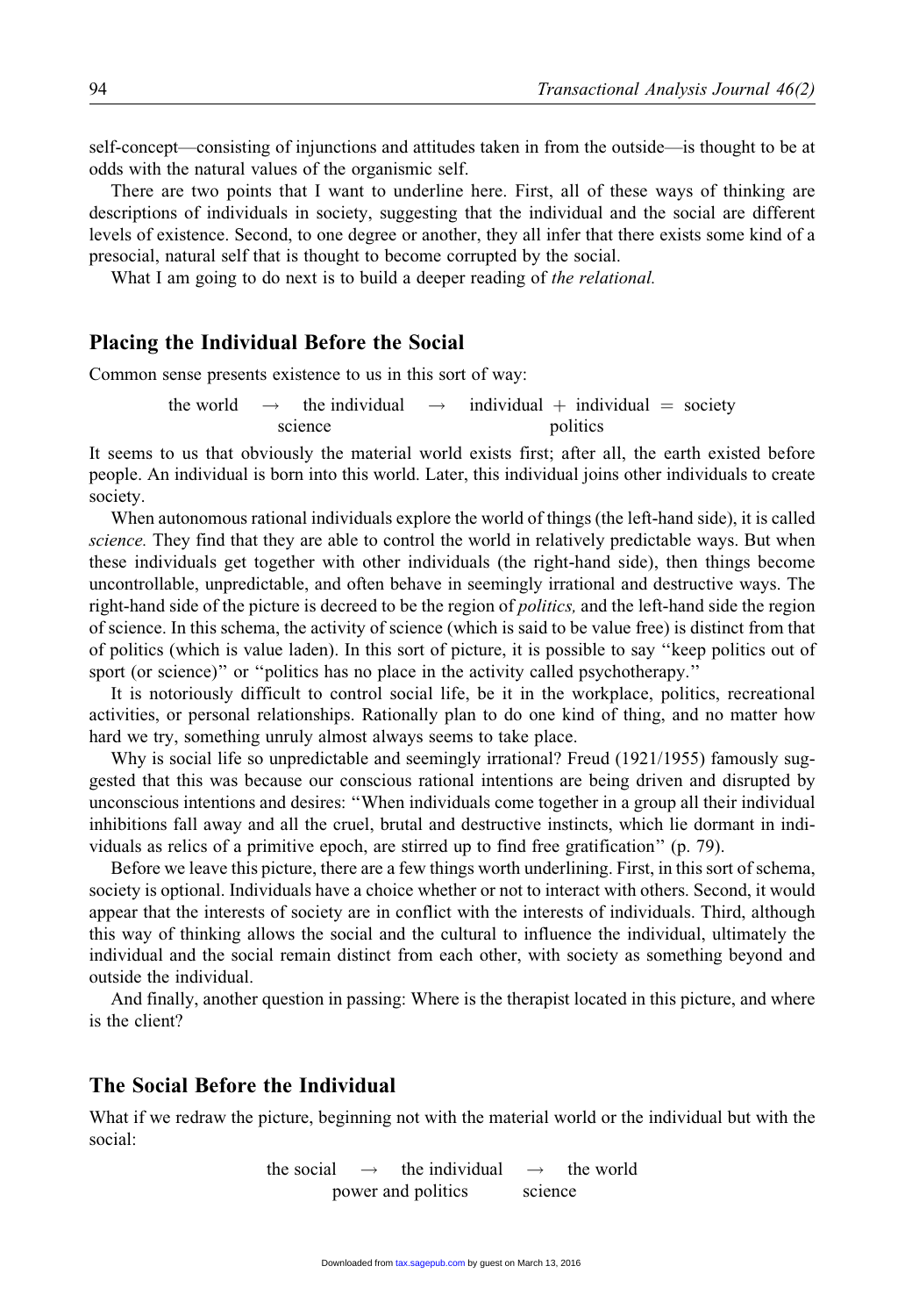This sequence, starting with the social, reflects the reality that each of us is born into a preexisting society.

The social is the domain of power relations and the conflictual political. If we begin there, as I think we must, then all that follows from it will, of necessity, be permeated by power relations and politics. This is not just so for the individual psyche but for all human activity, including science and psychotherapy.

As the infant develops, it cannot help but imbibe the discourses that it is born into, discourses that come to constitute the self. Note, it is not the case that a preexisting self internalizes the social. Rather, the self comes to be constituted through recursive internalization/externalization processes. The fabric of the self is social, and one cannot be abstracted from the other without rendering both meaningless. There is no part of the psyche that is prior to, or outside of, the social. This is what Foulkes (1964) was alluding to when he said, ''This social influence is not added to the individual in a superficial or secondary way, but thrusts down to his roots'' (p. 50). Linear language cannot capture the complexity of the recursive nonlinear processes that we call infant development.

This, then, is the deeper, stronger meaning of *the relational*. In terms of development, it is not the case that preexisting selves relate to each other; rather, these selves are constituted out of these relationships—relationships, we should add, that are already politicized. To put it most strongly and counterintuitively: The relationship is prior to that which relates.

Selves are precipitates of social relationships. Just as the milieu that the infant imbibes is politicized, the psyche will also be politicized from the first moments. Therefore, in my view, there is no possibility of getting back to an apolitical pristine natural self, or apolitical Adult, because there is no such entity in the first place.

## Conflict

The situation is even more complex because the infant is not born into just one discourse but into multiple, overlapping, and conflicting discourses. We are each born into milieus that are constituted by a range of ''we's,'' each with its own way of being and its own ethical sensibility. The infant, therefore, is subjected to a variety of gazes, each of which positions him or her differently.

The discourses themselves, as well as the relationships among them, are constituted by power relationships. As each of us grows, we imbibe the conflictual mix of cultural norms that we are born into and that come to form the self. Most importantly, what this means is that the self is not a sublime homogeneity but a conflicted unity always in a state of tension arising out of the conflictual claims of the varieties of ''we's'' one is born into. Further, because the relationships between the varieties of ''we'' are, of necessity, power relationships, then we can say that the ''I,'' the ''me,'' is constituted at the deepest levels by and through the power relationships that are part of the social fabric into which the person is born.

If I were forced to use the language of the true self, then I would have to say that there are a number of true selves, many of which are in conflict with each other. In allying oneself with one kind of ''we,'' one is inevitably betraying another aspect of the self that is allied to another ''we.'' There is no restful, comforting singularity to retreat to as many humanistic traditions imagine to be the case. We have never lived in the Garden of Eden.

Let me summarize where I have gotten to so far:

- The "we" is prior to the "I."
- The "I" is constituted by the mix of "we's" into which one is born.
- The [social] relationship is prior to that which relates.
- The self is precipitated out of relationships.
- The self is a conflicted entity and constituted by diversity.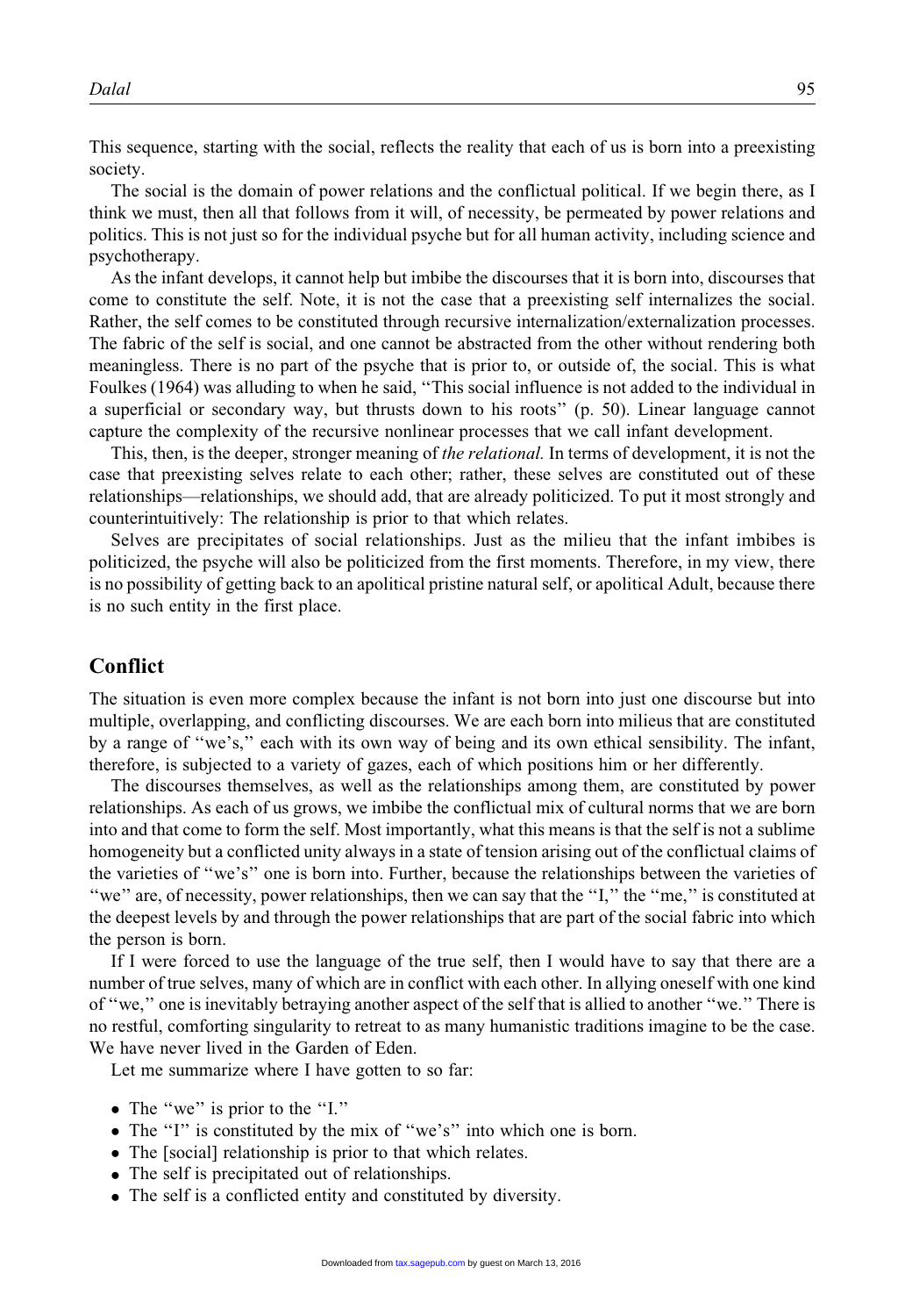If we follow this way of thinking, then the previous utterances of the classical psychoanalysts are reversed:

- "The understanding of social life is the foundation for the understanding of [the individual's] personality.'' (Klein reversed)
- "All problems of individual psychology are ultimately reducible to sociological problems." (Fairbairn reversed)
- "The clue to the psychology of the individual is social and group psychology." (Winnicott reversed)

In making these reversals, I do not want to replace internalism with externalism, which would be the opposite error. What I am trying to point to is difficult to see because this very way of speaking has already bought into the internal/external dichotomy as well as the psychology/sociology dichotomy. Reality and lived experiences are not linear, but our representations of them (couched in linear language) make it appear that they are.

Apolitical individualism continues to hold sway in the world of psychotherapy, despite the fact that much before Marx, even someone such as Thomas Aquinas (hardly a revolutionary, left-wing radical) had already said that man is by nature political, that is, social.

## Power Relations

The sociologist Norbert Elias dissolved the individual/social dichotomy: ''Human society is a level of nature'' (Elias, 1989/1991, p. 85). He continued, ''Humans are by their nature made for a life with each other, a life which ... includes interpersonal and inter-group struggles and their management" (p. 91, italics added). Elias told us that power relations are an aspect of all relationships, and this is so because we are interdependent on each other.

Interdependence is another name for *function* or *need*. To say that person A has a function for person B is to say that B needs A. If B needs A, then in a sense we can say that A has power over B. However, the reverse will also be true, but not in the same way. Hegel famously showed that the slave was not entirely powerless; the master needed the slave, even if only in the minimal sense of needing the slave to continue to exist in order to be exploited. One can see, then, that the relationship between A and B is interdependent even while it is bound to be asymmetrical. Power is first and last a relational attribute. Thus we can say that power permeates all aspects of human relationships, thereby politicizing the relational.

On the basis of this sort of account, not only have I come to think that the practice of psychotherapy is an intrinsically politicized activity, I have also come to think that it is a work in ethics.

#### Consequences for Practice

It is a truism to say that all human life takes place in groups. However, we also know that to live and work in groups (which we do continuously) is fraught with difficulty and sometimes impossibility. It is this reality that has misled many to think that the difficulties arise because the social is antagonistic to the essence of the individual.

In contrast, in the company of Foulkes, Elias, and others, I am putting forward the view that this individual is intrinsically social in his or her being—social to the core. This does not mean that the social stamps individuals to create clones. We are each unique. But as the biologist Cronin has said, "There is nothing unique about being unique" (as cited in Ridley, 1996, p. 156).

Nevertheless, we are still left with this question: If our nature is social, then why do we have such difficulties with others as well as with ourselves in relation to others?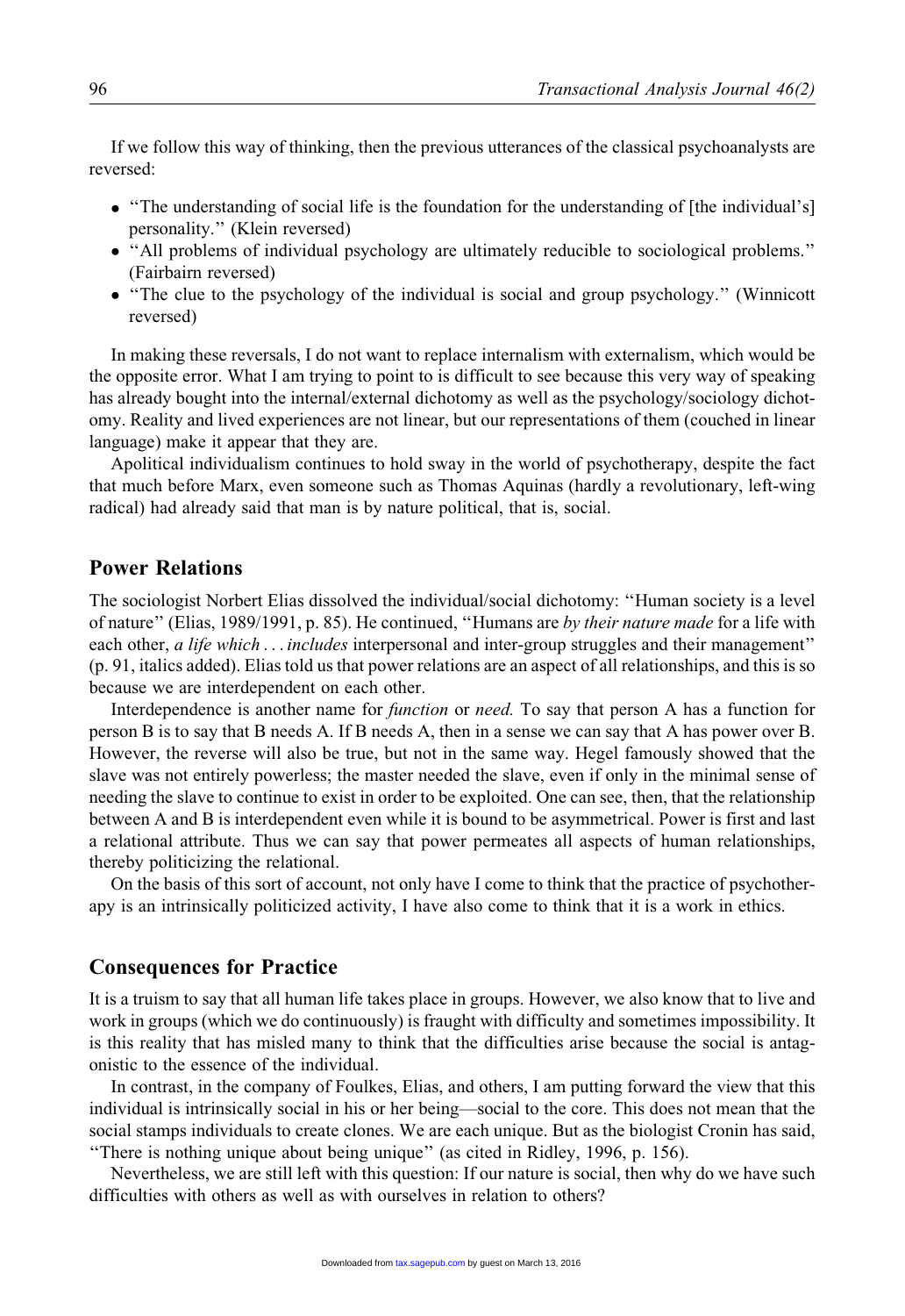I will come at this question through the Foulkesian notion of belonging. Foulkes said that a sense of belonging is intrinsic and necessary to psychological well-being. The opposite of belonging is alienation. And in between the two are all the difficulties of human existence. But belonging is not straightforward, nor is it a guarantor of well-being. We all belong to families, and yet for almost all of us, our families of origin were also, to some degree, the source of profound unhappiness.

Our natural tendency is to group. But this tendency is patterned by the power relations one is mired in and in a myriad of complex ways. First, whether we recognize it or not, whether we can admit to it or not, it is the case that we are drawn to the more powerful, and our unconscious inclination is to group with them, the in-group. Power is charismatic.

Second, the notion of belonging requires that its negations also be potential realities, that in belonging to one thing there is another thing to which I do not and cannot belong. Further, only some are allowed to belong. Without these two conditions, belonging becomes all inclusive and thus meaningless. In other words, the sense of belonging arises in and through intersecting processes of inclusion and exclusion. Belonging is not a state but a moment in an ongoing process. It is also the case that we cannot not belong.

One could say that the purpose of group therapy is to generate a sense of a particular kind of belonging for the group members. This struggle, to belong and/or the struggle not to belong, is of itself the process of therapy.

But if I cannot mold and direct the power of the group to this end, if group processes are uncontrollable and unpredictable, then what on earth is it that I am being paid to do as a group therapist? Kierkegaard was helpful here. He famously said, ''Life can only be understood backwards; but it must be lived forwards'' (Kierkegaard, 1843).

I think all therapy, including group therapy, is like this. One could characterize the group as a space in which things need to be allowed to happen, and they need to happen in order that they may be understood, but they can only be understood retrospectively.

Group processes—by which I mean interactions between individuals—produce continual novelty. When we see something new and surprising we ask, where did this novel thing come from? We are inclined to think that it has to have come from somewhere, and mostly we think that this somewhere is the internal psychological world of the individual. No doubt there is some truth to this, but it is not the only truth, nor is it the complete truth. The notion of emergence stands in contrast to this convention to say that elements of the novel need not have come from somewhere, because a moment ago it had no existence, it was nowhere. It was literally created by and through the interactions.

But it is also true that individuals and group dynamics reproduce the same scenarios over and over again. Freud (1914/1958) spoke of this conservative inclination that reproduces the habituated as ''repeating instead of remembering'' (p. 151), which is recast in transactional analysis language as the games people play.

We can characterize the process of group therapy as facilitating a movement from the stuck and habituated toward the novel. But this entails a movement from the familiar to the unfamiliar, from the known into the unknown, and it therefore creates anxiety. Here is the thing: I think it creates anxiety in the therapist as much as the client, precisely because it is unknown and unknowable to both therapist and client. This further underlines why the idea of mastery is bankrupt. Mastery entails directing the process toward a preconceived end, in other words, toward something that is already known, whereas therapy is a journey into the unknown. The unknown is frightening precisely because there is no guarantee that what emerges will be benign rather than malign.

My role as a group therapist is improvisational rather than technique driven. Even though group processes are unpredictable, I engage and improvise with intentionality. Increasingly, my intention is merely to notice and to name what I notice. However, what I notice is not by any means a neutral, detached, value-free activity. Nevertheless, more and more my intention is to be, rather than to do, and to be with rather than to do to.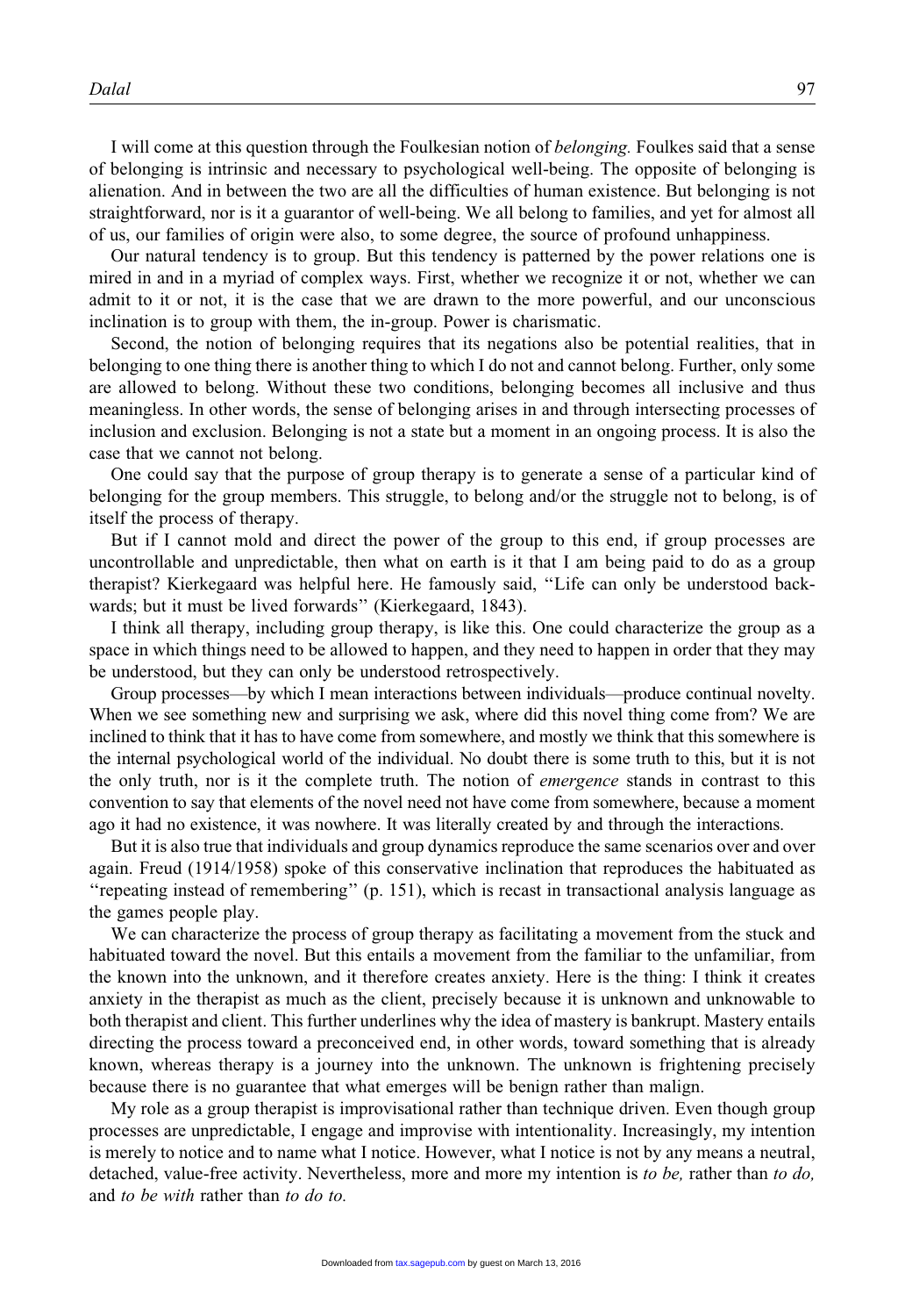The democratic ideal that I aspire to was captured in Foulkes's (1975) statement that group analysis is "a form of psychotherapy by the group, of the group, including its conductor" (p. 3). This requires that I be transparent in my interactions and with what is arising in me in relation to those who come for help. It requires that I do not conceive of myself as the detached therapist who is giving some form of treatment to the client but as a responsive participant in the process. I must, therefore, engage in the process as an ethical being rather than as a scientific practitioner.

If one error is for therapists to think of themselves as experts, the other error is to think that it is the client who is the expert. While I do not have privileged access to objective reality or subjective reality, neither does the client. It is in the interaction between the mix of perceptions that sometimes something magical takes place. I say magical because we would be hard put to say with any confidence why something has occurred. All we are able to do is marvel and create post hoc rationales and rationalizations.

But within these democratic aspirations there remain critical asymmetries born of the fact that I am the one who is being paid to help. I am there in the service of others rather than myself.

## Tyranny

Let me conclude by attending briefly to the term tyranny. The belief that the internal psychological world is the source of our experiential world has a tyrannical grip on our mindset in this profession in all schools, analytic, humanistic, and cognitivist. While the belief is presented as science, it is, in fact, an ideology.

It is the fact that the dominant discourses determine not only what we are able to see but also what we think about it that makes it a tyranny. Ruling paradigms bind us to the normative unconscious and blind us to the existence of alternative possibilities. As ever, observation is theory laden. Our trainings teach us to read everything back into the psyche. And when we do not, then the orthodoxy in our profession thinks it to be an error, an acting out, on the part of the therapist.

Tyrants decree how the world is and brook no alternative. Voice something that goes against the ruling paradigm, and the tyrant's response is likely to be punitive. One of the most feared of punitive gestures is being made an outcast and being cast out beyond the pale, no longer allowed to belong. For example, the response of some colleagues (thankfully not all) to my first book, Taking the Group Seriously (Dalal, 1998), was to dismiss the work as not psychoanalytic and in so doing cast me out of that territory. What they actually meant was that the work did not accord with their individualistic and internalist conception of the psychoanalytic. We are then embroiled in a power struggle regarding the psychoanalytic: What does it mean, who claims it, who is allowed to belong? This is also the case for the term psychotherapeutic.

# Conclusion

Today, everywhere in the world, the baleful forces of neoliberalism are feeding on the individualism already present in the zeitgeist, further atomizing our already broken world. That is the thing about individualism and internalism: They depoliticize existence itself.

For me, this power struggle is deeply ideological, deeply passionate, and deeply meaningful precisely because it is a power struggle for what it is to be human.

# Declaration of Conflicting Interests

The author declared no potential conflicts of interest with respect to the research, authorship, and/or publication of this article.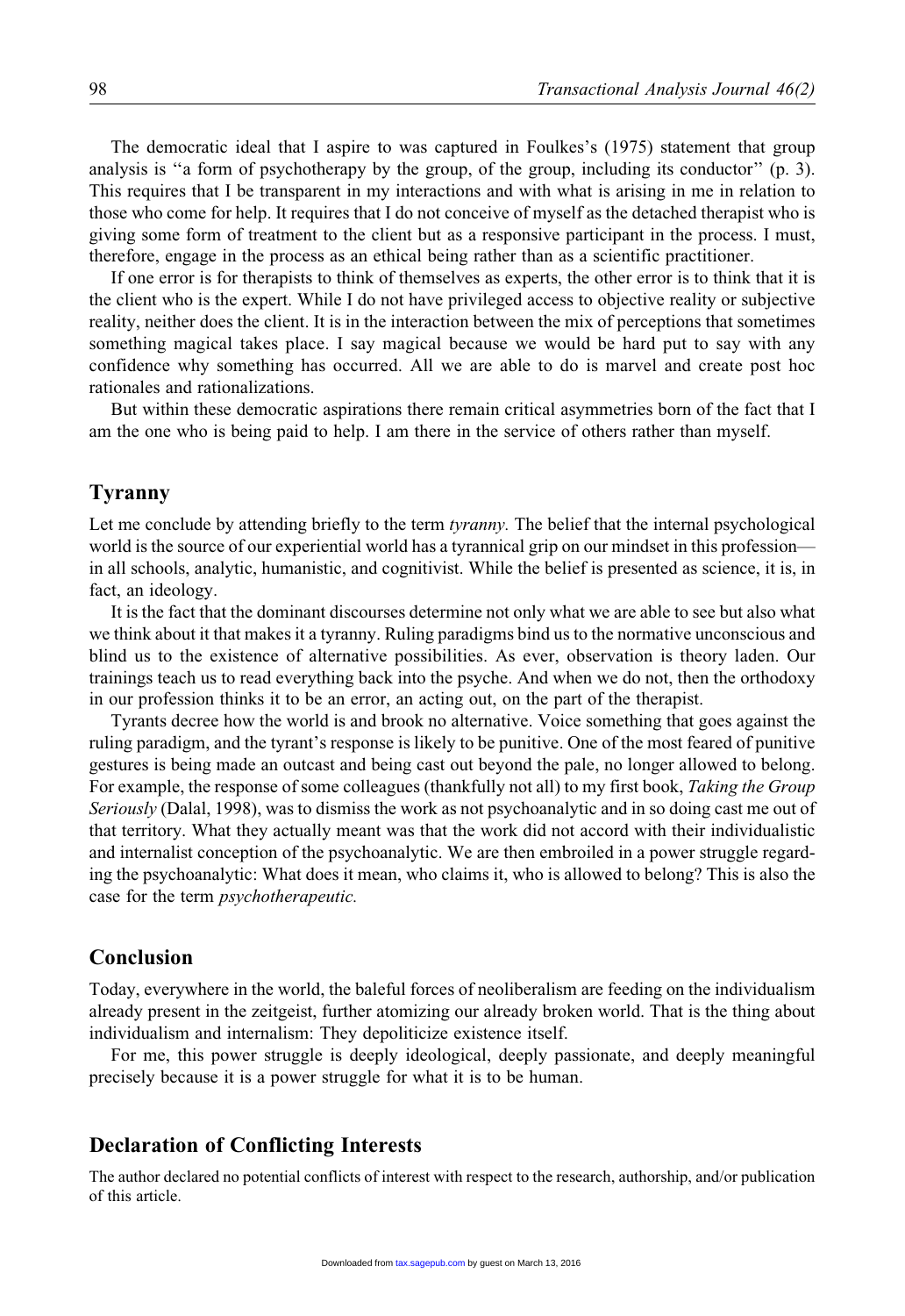# Funding

The author received no financial support for the research, authorship, and/or publication of this article.

## References

Basch-Kahre, E. (1984). On difficulties arising in transference and countertransference when analyst and analysand have different socio-cultural backgrounds. International Review of Psychoanalysis, 11, 61–67.

- Corey, G. (2009). Transactional analysis. In G. Corey, Theory and practice of counseling and psychotherapy (8th ed.). Retrieved from [http://www.acadiau.ca/](http://www.acadiau.ca/~rlehr/Transactional%20Analysis%20ch%20Corey%202013.pdf) $\sim$ [rlehr/Transactional](http://www.acadiau.ca/~rlehr/Transactional%20Analysis%20ch%20Corey%202013.pdf)%[20Analysis](http://www.acadiau.ca/~rlehr/Transactional%20Analysis%20ch%20Corey%202013.pdf)%[20ch](http://www.acadiau.ca/~rlehr/Transactional%20Analysis%20ch%20Corey%202013.pdf)%[20](http://www.acadiau.ca/~rlehr/Transactional%20Analysis%20ch%20Corey%202013.pdf) [Corey](http://www.acadiau.ca/~rlehr/Transactional%20Analysis%20ch%20Corey%202013.pdf)%[202013.pdf](http://www.acadiau.ca/~rlehr/Transactional%20Analysis%20ch%20Corey%202013.pdf)
- Dalal, F. (1988). The racism of Jung. Race and Class, 19(3), 1–22.
- Dalal, F. (1998). Taking the group seriously: Towards a post-Foulkesian group analytic theory. London, England: Jessica Kingsley.
- Dalal, F. (2002). Race, colour and the processes of racialization: New perspectives from group analysis, psychoanalysis, and sociology. Hove, England: Brunner-Routledge.
- Elias, N. (1978). What is sociology? (S. Mennell & G. Morrissey, Trans.). New York, NY: Columbia University Press. (Original work published 1970 in German)
- Elias, N. (1991). The symbol theory (R. Kilminster, Ed.). London, England: Sage. (Original work published in Theory, Culture, & Society in three parts in 1989)
- Elias, N. (1994a). The civilizing process: Sociogenetic and psychogenetic investigations (E. Dunning, J. Goudsblom, & S. Mennell, Eds.; E. Jephcott, Trans.). Oxford, England: Blackwell.
- Elias, N. (1994b). Introduction. In N. Elias & J. L. Scotson, The established and the outsiders (pp. xv–lii). London, England: Sage. (Original work published 1976)
- Fairbairn, W. R. D. (1994). Psychoanalytic studies of the personality. London, England: Routledge. (Original work published 1952)
- Foulkes, S. H. (1964). Therapeutic group analysis. London, England: George Allen & Unwin.
- Foulkes, S. H. (1975). Group-analytic psychotherapy. London, England: Gordon and Breach.
- Foulkes, S. H. (1983). Introduction to group analytic psychotherapy. London, England: Karnac Books. (Original work published 1948)
- Foulkes, S. H. (1990). Selected papers: Psychoanalysis and group analysis. London, England: Karnac Books.
- Freud, S. (1955). Group psychology and the analysis of the ego. In J. Strachey (Ed. & Trans.), The standard edition of the complete psychological works of Sigmund Freud (Vol. 18, pp. 69–144). London, England: Hogarth Press. (Original work published 1921)
- Freud, S. (1958). Remembering, repeating, and working-through. In J. Strachey (Ed. & Trans.), The standard edition of the complete psychological works of Sigmund Freud (Vol. 12, pp. 147–156). London, England: Hogarth Press. (Original work published 1914)
- Jung, C. G. (1970). Woman in Europe. In C. G. Jung, Collected works (G. Adler & R. F. C. Hull, Eds. & Trans.) (Vol. 10, pp. 113–133) (2nd ed.). London, England: Routledge and Kegan Paul. (Original work published 1928)
- Kierkegaard. (1843). In Wikipedia. Retrieved 16 January 2016 from [https://en.wikiquote.org/wiki/](https://en.wikiquote.org/wiki/S%C3%B8ren_Kierkegaard) [S](https://en.wikiquote.org/wiki/S%C3%B8ren_Kierkegaard)%[C3](https://en.wikiquote.org/wiki/S%C3%B8ren_Kierkegaard)%[B8ren\\_Kierkegaard](https://en.wikiquote.org/wiki/S%C3%B8ren_Kierkegaard)
- Klein, M. (1988). Our adult world and its roots in infancy. In M. Klein, Envy and gratitude and other works 1946-1963 (pp. 247–263). London, England: Virago Press. (Original work published 1959)
- Lerkkanen, M. K. (1994). Us and them: A transactional analysis perspective on racism. Jyväskylä, Finland: University of Jyväskylä.
- Littlewood, R., & Lipsedge, M. (1989). Aliens and alienists: Ethnic minorities and psychiatry (2nd ed.). London: Unwin Hyman.
- Perls, F. (1974). Gestalt therapy verbatim. New York, NY: Bantam. (Original work published 1969)